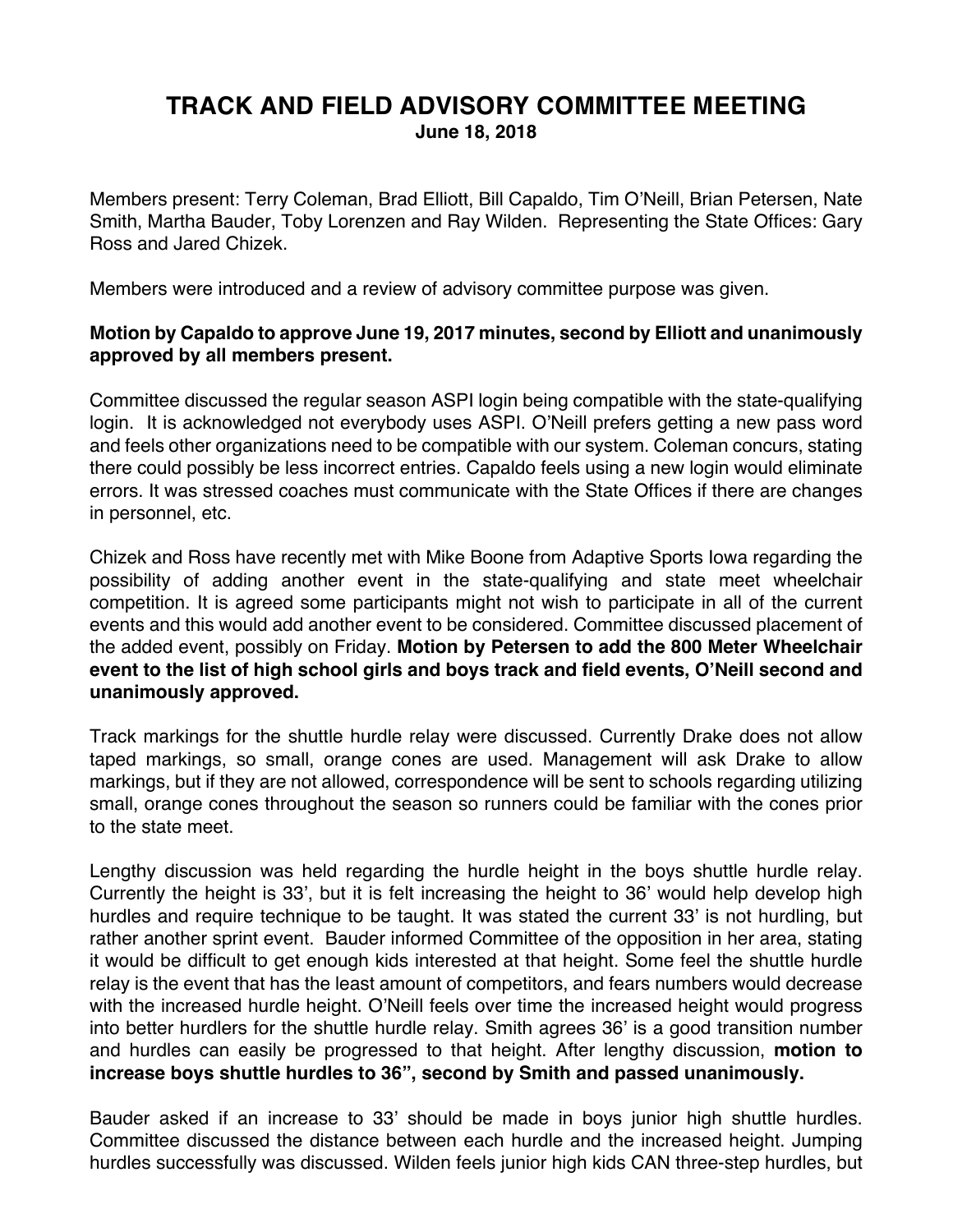can be a mindset. Suggestion was to have the Junior High Advisory Committee discuss this at the next meeting in the spring of 2019 for possible consideration during the Junior High Track and Field 2020 season.

Chizek informed Committee there has been some discussion from superintendents asking to regulate indoor track and field, specifically, meet limitation and eligibility. O'Neill feels there are a lot more opportunities for indoor meets, and are two totally different seasons. Bauder suggested if indoor and outdoor dates can be totaled, then the number of meets cancelled due to weather might not be as big of an issue.

Chizek suggested Committee members need to go out and promote the sport of track and field as many teams in the 2018 season had shortened or no season due to weather conditions.

Ross informed Committee an AdHoc committee was formed with constituents from the IGHSAU, IHSAA, IHSSA and IHSMA. The purpose of this committee was to discuss the overall placement, length of season, etc. of ALL high school activities. Also being discussed is a statemandated break, number of contests and length of regular and post-season.

Committee discussed the difficulty in securing athletes for high school sports vs. club sports. Committee acknowledges it is important high school coaches reiterate to not only players, but parents the importance of participating in high school sports, and to promote other high school coaches by attending their games. Committee encouraged the IGHSAU/IHSAA to continue sharing important information regarding club sports, the actual amount of club vs high school scholarships, etc. Communication is important in pre-season parent meetings.

An educational video regarding exchange zones administration and enforcement and field event measurements was briefly discussed. Chizek stated a video with specific techniques and expectations to assist the track and field coaches and officials is strongly being considered to be developed by the management of the IHSAA and the IGHSAU. In addition, a video by the NFHS is being developed to also assist track and field coaches and officials in teaching and enforcing certain aspects of track and field.

Committee discussed a deadline to protest seed times. Committee discussed, stating a 1:00 pm deadline on the day of the state qualifying meet would be very appropriate to be given to the schools for protesting seed times. **Motion by Petersen to allow a 1:00 pm deadline time on the day of the state qualifying meet as the cutoff for protesting a seed time at the state qualifying meet. Motion second by Elliott and unanimously approved.**

Committee discussed the state track and field qualifying procedures. Some preferred to only have the  $1<sup>st</sup>$  place finisher be an automatic state qualifier while several others preferred the current format for qualifying. Committee had different thoughts on state qualifying procedures but the current format for state qualifying was recommended to continue at the current time. Chizek discussed 2<sup>nd</sup> place ties at the state qualifying meets and whether it is necessary to break these 2nd place times. **O'Neil motion, second by Capaldo to reword the state qualifying policy to state that 2nd place ties for all automatic qualifying places shall be broken.**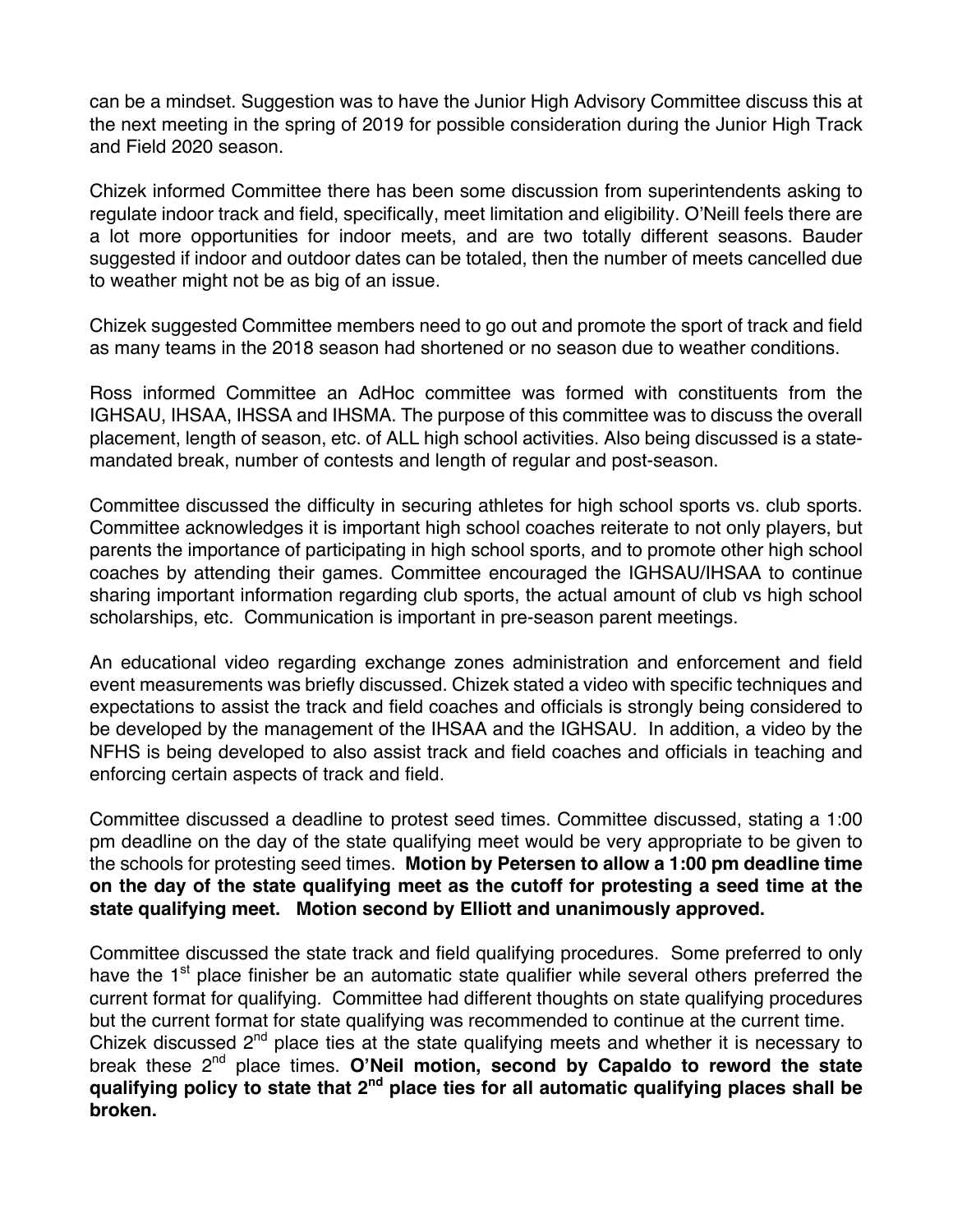Committee briefly discussed having a second starter at all Class 3A and Class 4A statequalifying meets. Coleman and O'Neill stated they already hire an assistant starter. Wilden stated this is a good experience for the younger, inexperienced starters and can be a good learning situation. It's nice to have another pair of eyes and checking break lines, and makes participants aware there is another official seeing things. Nice benefit to have one. All concur this should be done by the IGHSAU/IHSAA, and not the host school.

Committee suggested a digital scale must be used in weighing all throwing implements during the state-qualifying meet. This should be made a point of emphasis to state-qualifying managers.

Committee discussed having backup timing at state-qualifying meets. Wilden stated officials typically do not carry a stopwatch. **Petersen motion state-qualifing sites must utilize backup timing (for at least first place), second Capaldo second, unanimously approved.**

Petersen suggests having a live scoring link for state-qualifying meets. It is acknowledged these would be unofficial results and should be stated as such. Petersen feels this would promote the sport of track. Administration would look into this.

McNeill stated an issue happened at a site where spike length was of concern, due to a course warranty. McNeill feels the host site should have an allowable "leeway". An official was on site to check high jumpers, but did not check runners. Host sites determine their spike length. Discussed.

Lorenzen asked about the second break being taken away because of the length of the meet. This break is nice for the distance runners specifically. Some interest was expressed in lowering the 45-minute break at the beginning of the meet (this time though is helpful in completing some of the field events and providing time for coaches and volunteers), but feel this break at the end of the meet benefits the athletes.

Discussion was held on automatic qualifiers and kids being penalized for being in a tougher district and rewarded for being in an easier district. Capaldo stated it sometimes comes down to a coaching strategy. Committee concurs it is about getting the best 24 to state.

Committee questioned if ties could be broken by a random draw and not alphabetical, as this would be fair for all. **Capaldo motion ties are made by a random draw, Elliott second. Motion approved 7-1 with Coleman casting the "no" vote**.

Wilden asked if the starting heights for the high jump at the state qualifying meet could be automatically listed on the documents schools use to run the high jump. Chizek stated this was not possible, but this can be written in manually for documentation.

Ross/Chizek informed Committee the wheelchair shot put will be moved to the inside of the track on Saturday. This is due to logistics of throwers and not having the high jump being one of the Saturday events.

Ross stated an interest in implementing a coaches box for the high jump and long jump. Throwing events can have coaches in close proximity, but jumpers cannot (due to safety in